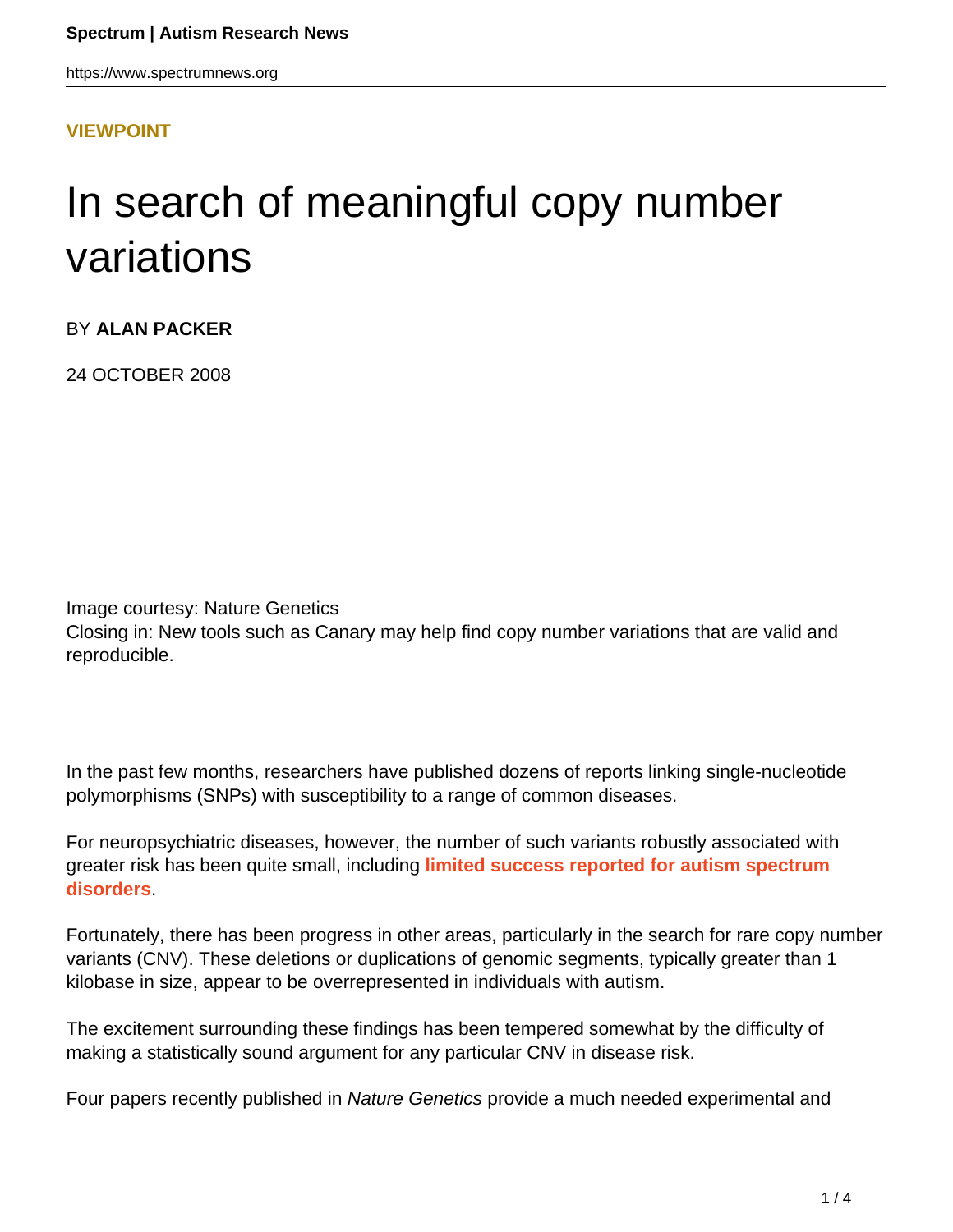statistical framework for CNV association studies. They report no new discoveries about the genetics of disease, but enable future discoveries by putting the entire field on solid footing.

#### Lessons learned:

To understand why these papers are vital to the search for CNVs that predispose to autism and other disorders, it?s important to look back at the record of SNP-based association studies, which until recently has been quite poor. The pre-2007 literature is chock full of studies associating common SNPs with complex diseases such as diabetes, cancer, coronary heart disease, asthma and others, very few of which held up in subsequent attempts to replicate them.

There are several reasons for this poor performance. In retrospect, the most significant problem was simply that these studies were 'underpowered?. In other words, investigators genotyped too few SNPs in too few individuals to detect the associations that we now know to be real ? namely, associations conferring a very modest increase (or decrease) in risk.

This problem was overcome with (i) the development of a haplotype map (HapMap) that identified several hundred thousand SNPs covering the entire human genome (ii) increasingly inexpensive SNP genotyping technology and (iii) international collaborations that generated sample sizes of tens of thousands of individuals.

Two other confounders also contributed to the false positive results. The first is genotyping error, which can skew results. The second is insufficient statistical rigor: if hundreds of thousands of SNPs are tested for association, some false positive results are guaranteed by chance.

### Boosting the signal:

CNV-based association studies are no less prone to these difficulties, and in some respects may require even more care to avoid results that cannot be replicated.

The four Nature Genetics papers tackle many of these issues. Two of the papers report the work of a team led by David Altshuler; the first<sup>1</sup> details the development of a new chip (produced in collaboration with chip-manufacturer Affymetrix) that simultaneously genotypes more than 900,000 SNPs and CNVs at more than 1.8 million genomic locations.

This chip allows the most comprehensive interrogation of variation in the human genome to date. Most important, Altshuler and colleagues generate a new high-resolution map of human CNVs showing that most are much smaller and encompass a smaller fraction of the genome than previously reported, a finding that will undoubtedly improve the accuracy of CNV-association studies.

The second paper by this team addresses the issues of CNV genotyping**<sup>2</sup>** . Although the genotyping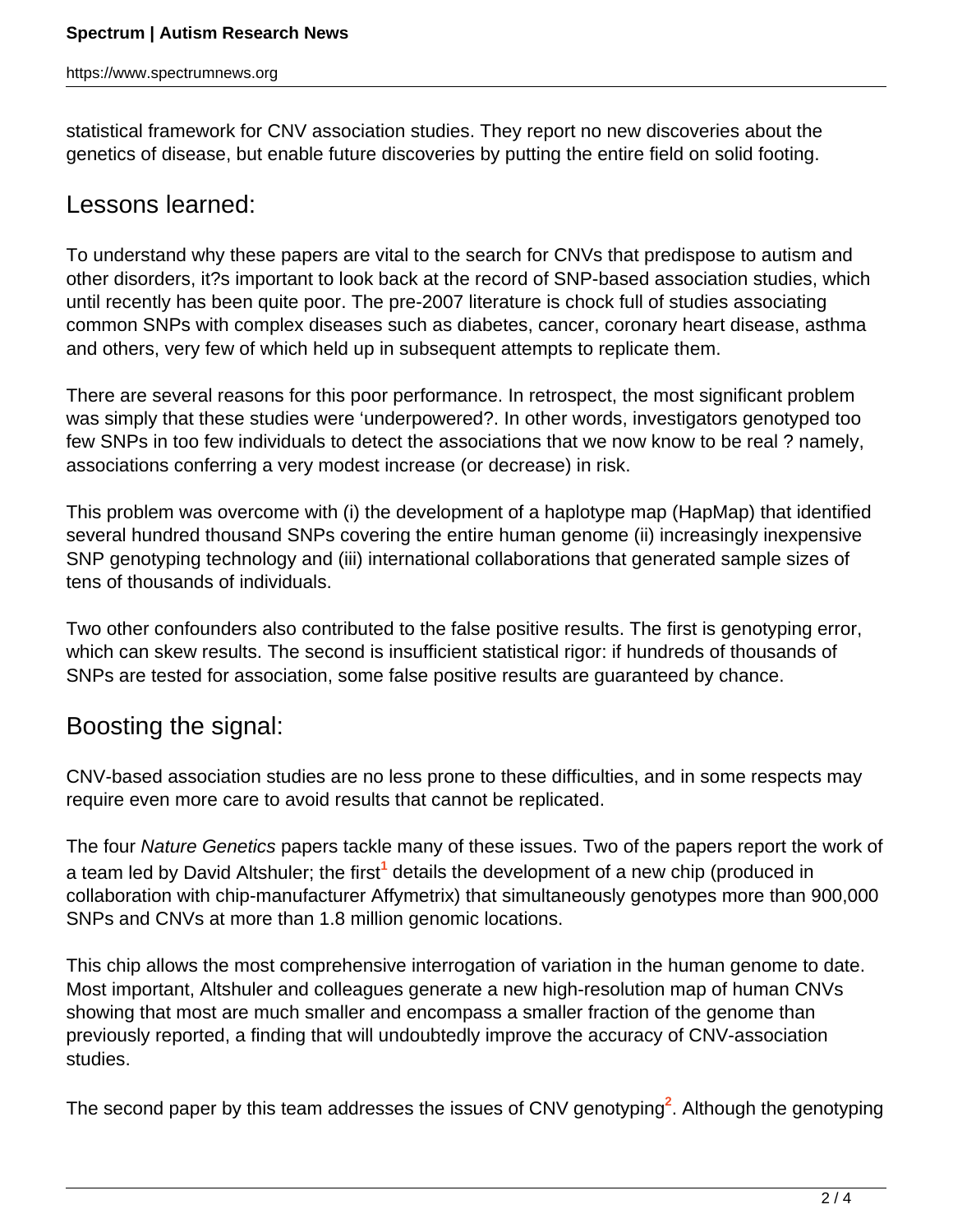of SNPs can be plagued by error, in principle the calling of a particular nucleotide is straightforward: a particular variant is either there or it?s not.

CNVs present a new challenge, in that there can be multiple alleles segregating in the population (0, 1, 2, 3 copies at a particular locus, and so on). The number of copies can be roughly quantified, but current methods often do not provide the sort of accurate integer measurement that can allow an investigator to conclude with confidence the number of copies that are actually present.

Further problems are introduced by the fact that CNVs have typically been discovered and genotyped by the same method. Errors that may be acceptable in the generation of an initial survey of variants are almost certain to produce flawed results when included in association studies.

The authors developed a new method (Canary), which uses multiple probes to interrogate the same CNV segment, thus generating highly correlated and reproducible measurements from which one can infer a copy-number genotype, as well as a score reflecting the confidence of each call.

Validation of these calls was determined by comparing them with those generated by an independent method, and averaged an accuracy of more than 97 percent. Canary is part of a package of new tools (Birdsuite) that integrates these CNV calls with SNP genotypes, allowing for a more complete and accurate assessment of genomic variation.

## False positives:

A complementary approach is outlined by Gregory Cooper and colleagues in yet another paper**<sup>3</sup>** . These researchers developed a novel genotyping algorithm that accurately infers many CNV genotypes by carrying out genome-wide SNP genotyping. Because SNPs at distinct locations in the genome are frequently inherited with nearby CNVs, they show that CNV genotypes can be inferred by genotyping SNPs with as few as two probes.

Finally, in the fourth paper, Matthew Hurles and colleagues present a statistical framework for making robust associations between CNVs and phenotypes**<sup>4</sup>** . They recognize that, even aided by the new tools mentioned above, CNV genotyping will be less than perfect.

Intuitively, this will be particularly problematic when there are differences in genotyping quality between cases and controls in a test of association, which the authors show often leads to a large number of false positive results.

In a series of simulations the researchers assessed six different statistical approaches to CNVbased association, and hit upon one that is relatively robust to the sort of 'noisy? data that is likely to emerge from genotyping efforts. Their methods are packaged in a software package called CNVtools that seems likely to be widely used.